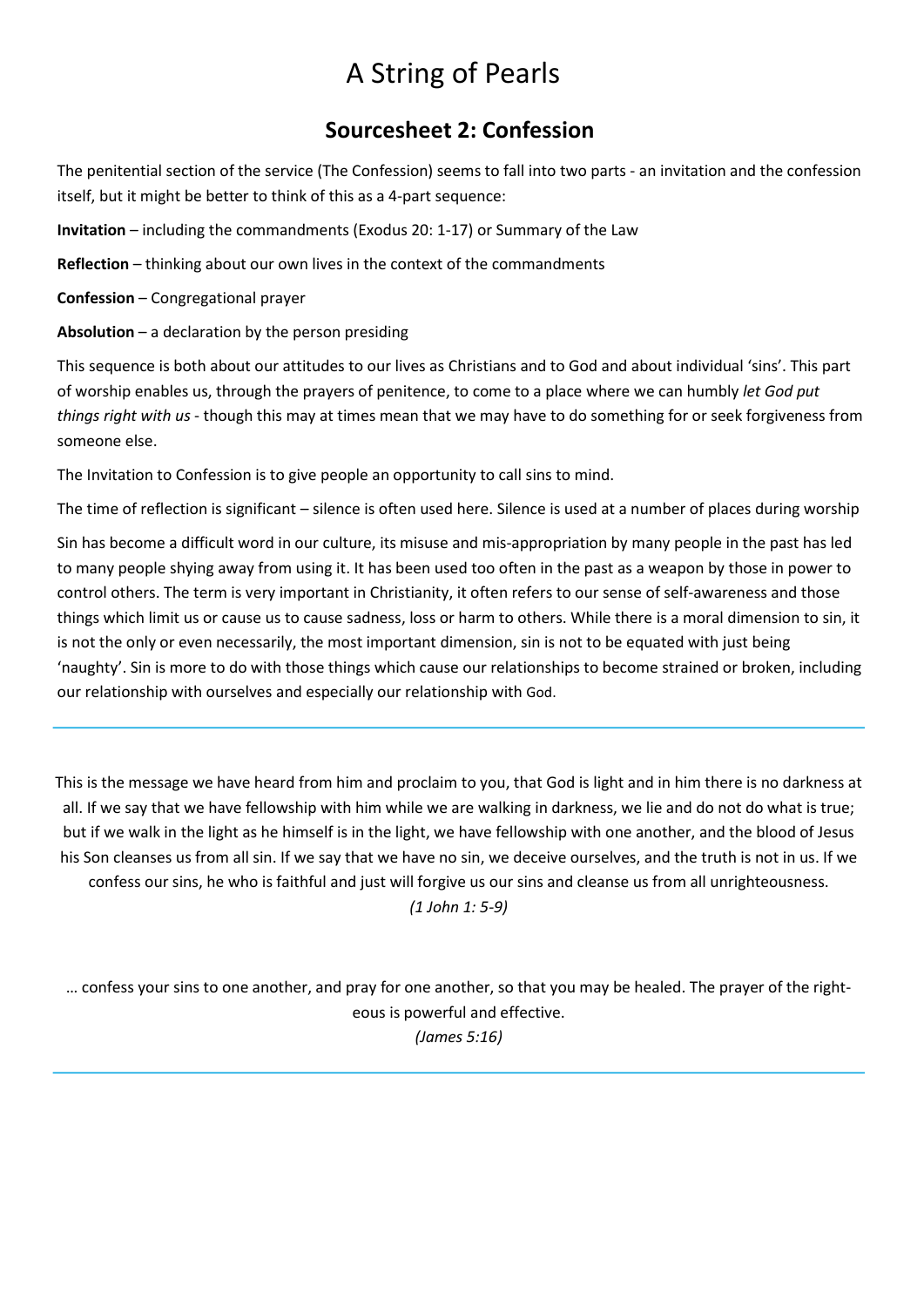The penitential section of the service tends to be understood in the singular, individuals are invited to confess their sins. But the language is plural 'our' sins, this is also what is found in the Lord's Prayer – '…forgive us our sins, as we forgive…'. This gives some ambiguity to think about, sin is not always just about individuals; there is also something that we might call 'collective sin' such as racism, poverty, slavery and oppression – indeed all those things (and more!) which we noted when considering praxis in the introduction.

In the Christian life sin is tied inextricably with forgiveness – both from God and from ourselves. The Lord's Prayer asks us to forgive others' sins. To do this we may feel that we have to make some kind of judgement about what a 'sin against us' might actually be. We can find it very easy to see things as sin from our point of view which might not be seen in that way by others. In this case it is as well to remember the words of Isaiah and leave the judgement to God – or, in this case, to God's anointed servant, Christ:

> His delight shall be in the fear of the Lord. He shall not judge by what his eyes see, or decide by what his ears hear; but with righteousness he shall judge the poor, and decide with equity for the meek of the earth; (Isaiah 11: 3-4)

This makes us truly think – what Jesus might say or do when faced with this situation. This is the basis of our confession.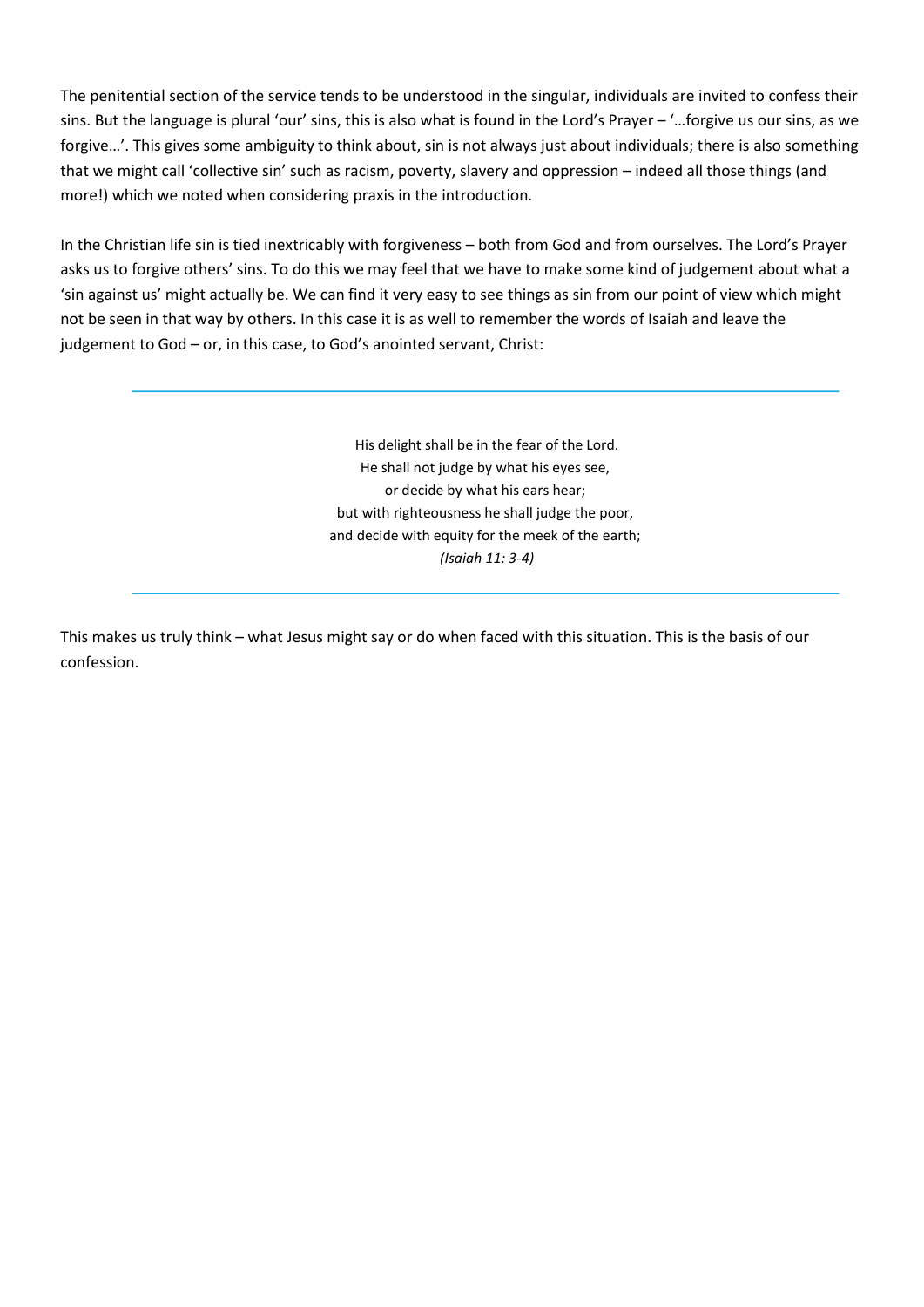# A String of Pearls

Talksheet 2 —Confession

Psalm 51

### WELCOME – Breaking the ice (Aim for 10 mins)

Make a joyful noise to the Lord, all the earth. Worship the Lord with gladness; come into his presence with singing.

Psalm 100

Know that the Lord is God. It is he that made us, and we are his; we are his people, and the sheep of his pasture.

> Enter his gates with thanksgiving, and his courts with praise. Give thanks to him, bless his name.

For the Lord is good; his steadfast love endures forever, and his faithfulness to all generations. To start the session read Psalm 100 together.

After a moments' stillness read it again and think especially of the line— 'his steadfast love endures forever'.

Does anything last forever?

Do we do something in our worship which lasts forever?

### WORD – Applying the truth (Aim for 45 mins)

Alongside the basic fact that God made us good is the equally basic fact that we have gone wrong. We pray our sins to get to the truth about ourselves and to find out how God treats sinners. Our experience of sins does not consist in doing some bad things but in being bad. It is a fundamental condition of our existence, not a temporary lapse into error. Praying our sin isn't deciding not to sin anymore; it is discovering what God has decided to do with us as sinners.

1. **Read Psalm 51.** The psalm title refers this prayer to David's adultery with Bathsheba. Briefly summarize the details of this episode in 2 Samuel 11-12.

2. How many different synonyms for sin are in his prayer?

3. What does this tell us about the nature of sin?

4. What is God asked to do about sin? (Count and name the verbs.)